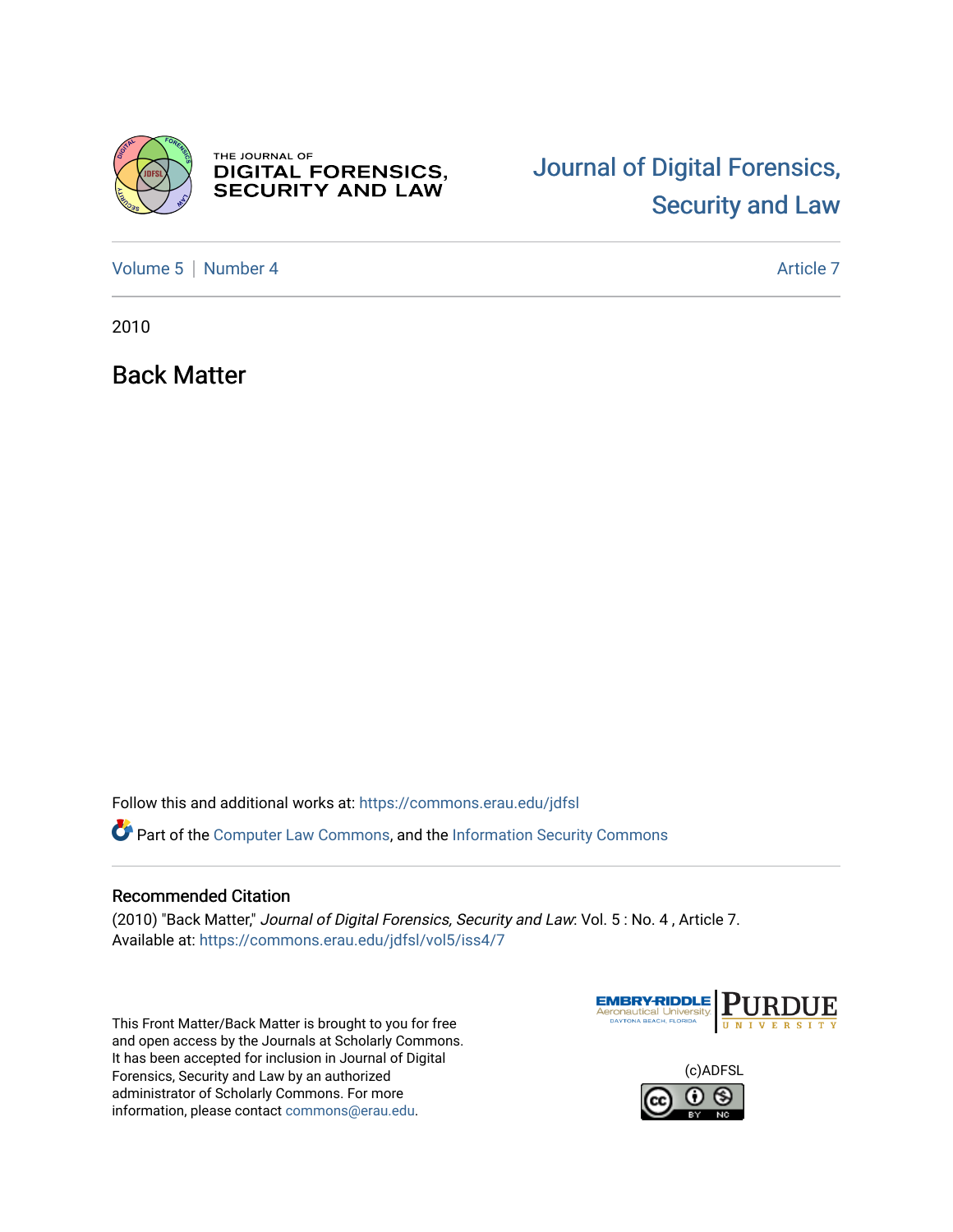### **Subscription Information**

The Journal of Digital Forensics, Security and Law (JDFSL) is a publication of the Association of Digital Forensics, Security and Law (ADFSL). The Journal is published on a non-profit basis. In the spirit of the JDFSL mission, individual subscriptions are discounted. However, we do encourage you to recommend the journal to your library for wider dissemination.

The journal is published in both print and electronic form under the following ISSN's:

ISSN: 1558-7215 (print)

ISSN: 1558-7223 (online)

Subscription rates for the journal are as follows:

Institutional - Print & Online: \$395 (4 issues) Institutional - Online only: \$295 (4 issues) Individual - Print & Online: \$80 (4 issues) Individual - Online only: \$25 (4 issues)

Subscription requests may be made to the ADFSL.

The offices of the Association of Digital Forensics, Security and Law (ADFSL) are at the following address:

Association of Digital Forensics, Security and Law 1642 Horsepen Hills Road Maidens, Virginia 23102 Tel: 804-402-9239 Fax: 804-680-3038 E-mail: office@adfsl.org Website: http://www.adfsl.org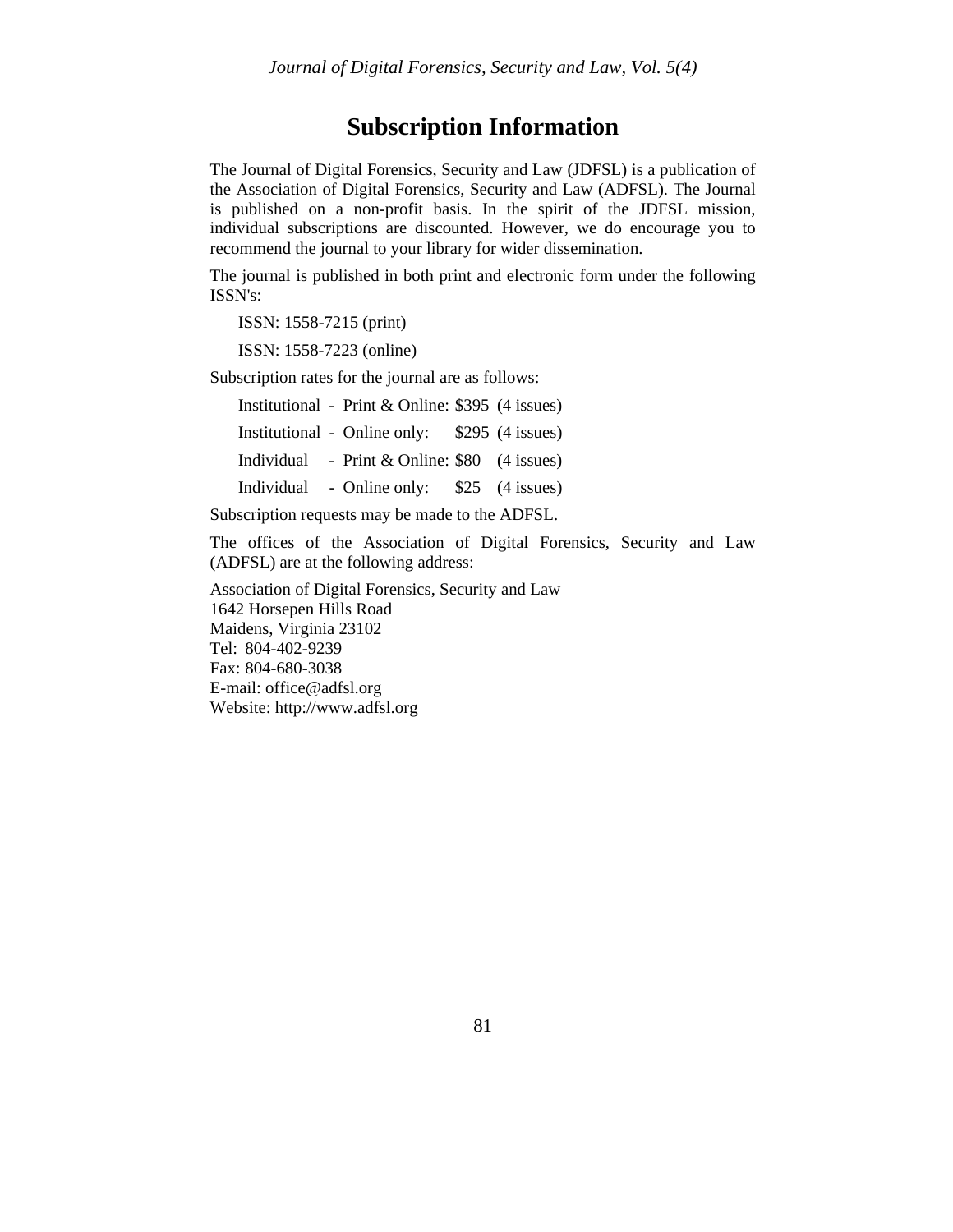## **Announcements and Upcoming Events**

## **The ADFSL 2011 Conference on Digital Forensics, Security and Law**

**Richmond, Virginia USA May 25-27, 2011** 



## **http://www.digitalforensics-conference.org**

**============================================================** 

The ADFSL 2011 Conference on Digital Forensics, Security and Law will be hosted by Longwood University and held at the Omni Hotel in Richmond, Virginia on 25-27 of May 2011.

The ADFSL Conference on Digital Forensics, Security and Law is a unique and innovative event. It is managed by the Association of Digital Forensics, Security and Law (ADFSL).

The conference focuses on the current and expanding role of digital forensics within investigations and the courts as well as its important role within cyber security - both national as well as corporate. Topics not only include technology and evidence, but also are very much focused on how to prepare students for careers in digital forensics. Curriculum is a very important topic and the new DoD initiative on certification and Centers of Academic Excellence will be very important areas of discourse.

Conference submissions are double blind refereed and provide a forum for high quality research, communication and debate on the subject of digital forensics and directly related fields.